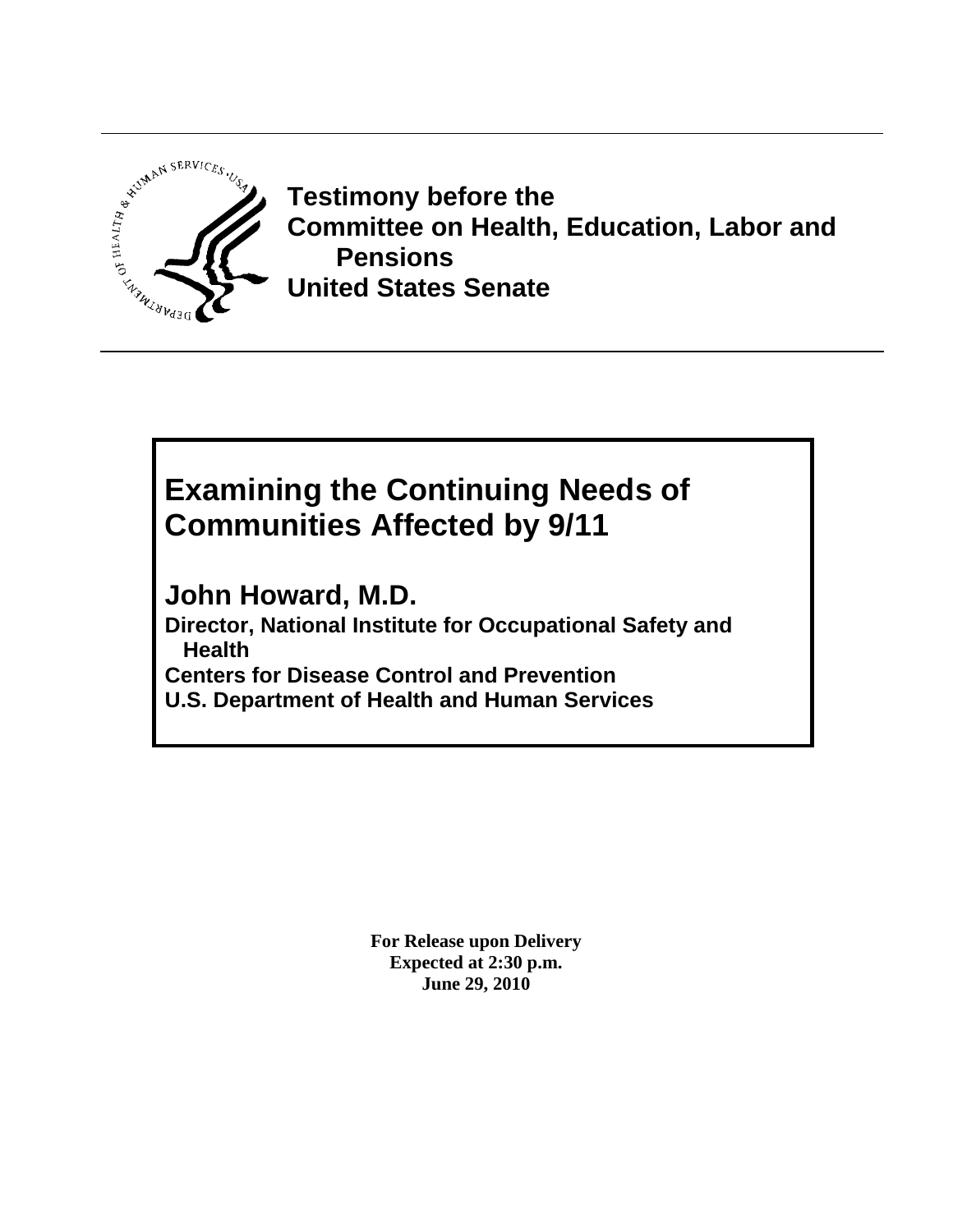Good afternoon, Mr. Chairman, Ranking Member Enzi, and other distinguished members of the committee. Thank you for inviting me to testify today. I am Dr. John Howard, Director of the National Institute for Occupational Safety and Health (NIOSH), which is part of the Centers for Disease Control and Prevention (CDC) within the U.S. Department of Health and Human Services (HHS). CDC's mission is to promote health and quality of life by preventing and controlling disease, injury and disability. NIOSH is a research institute within CDC that is responsible for conducting research and making recommendations to identify and prevent workrelated illness and injury.

Mr. Chairman, I would like to express my appreciation to you and to the Members of the Committee for holding this hearing and for your support of our efforts to assist those who are at risk or have experienced adverse health outcomes from their 9/11 exposures. I am pleased to appear before you today to report on the progress HHS has made in addressing the health needs of those who served in the response effort after the World Trade Center (WTC) attack on 9/11, and those in the affected communities and HHS efforts to improve the existing program.

In September 2009, I began my second term serving as the HHS WTC Programs Coordinator. Health and Human Services Secretary Kathleen Sebelius and CDC Director Dr. Thomas Frieden emphasized the "critical need to ensure that programs addressing the health of WTC responders and nearby residents are well-coordinated," and charged me with this important task.

This Administration is committed to ensuring that rescue and recovery workers, residents, students and others suffering the health consequences related to the World Trade Center attack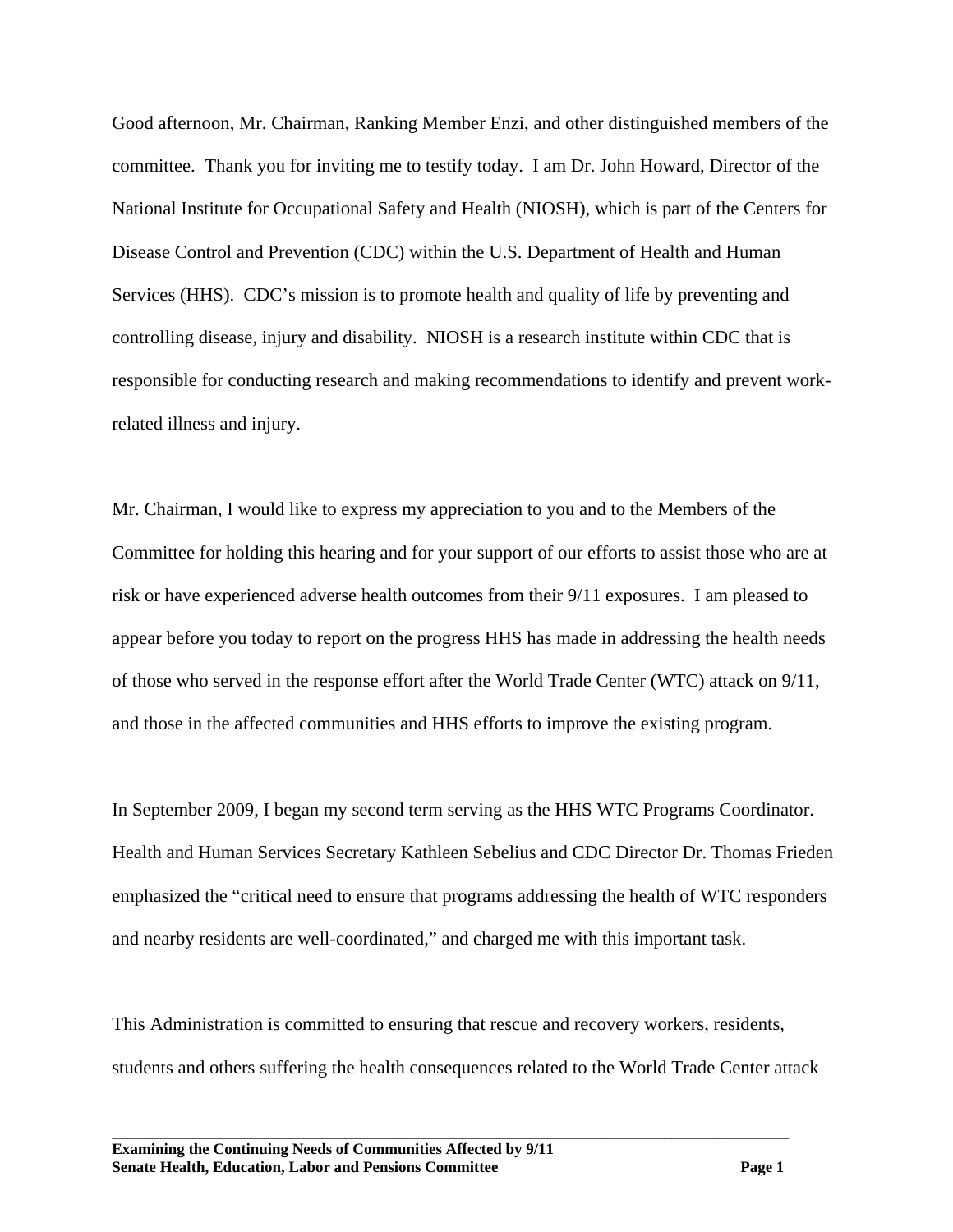have access to the monitoring and treatment they need. The President's 2011 Budget will more than double the funding for the medical care and monitoring of these 9/11 heroes.

Significant activities have been implemented and continue to evolve through key partnerships with academic and clinical centers of excellence in occupational and environmental health.

### *WTC Responder Health Program – Monitoring and Treatment*

Since 2002, agencies and offices within HHS have been dedicated to tracking and screening WTC rescue, recovery and clean up workers and volunteers (responders). HHS has allocated more than \$1 billion for recovery-related efforts since September 11, 2001.

In 2010, Congress appropriated \$70.7 million to CDC to further support existing HHS WTC programs and provide screening, monitoring and medical treatment for responders and others in affected communities. Since FY 2002, Congress has provided approximately \$475.8 million for WTC screening, monitoring, and treatment activities, and grantees have spent approximately \$263 million. Since these funds were appropriated, NIOSH has established a coordinated WTC Responder Health Program to provide periodic screenings, as well as diagnosis and treatment for WTC-related conditions (e.g., aerodigestive, musculoskeletal, and mental health) identified during monitoring exams. Current spending rates indicate that there are sufficient resources to provide health care treatment and monitoring for World Trade Center responders and nonresponders through FY 2010. The FY 2011 President's Budget requests \$150 million for the WTC program. Based on current spending rates, the FY 2011 Budget request is expected to provide sufficient funds to fully continue and manage the WTC program.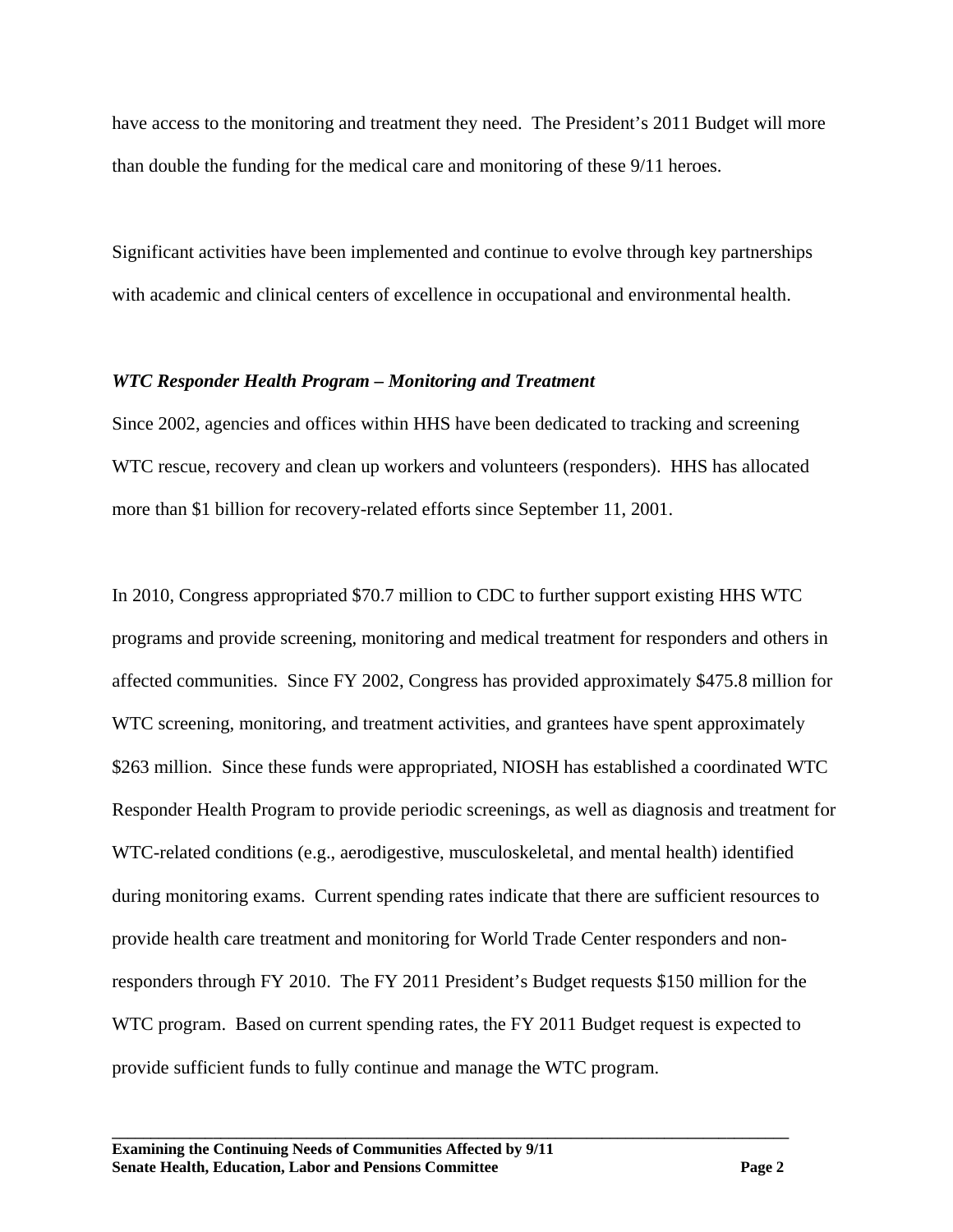The WTC Responder Health Program consists of a consortium of clinical centers and data coordination centers that provide patient tracking, standardized clinical and mental health screening, treatment, and patient data management.

As of March 31, 2010, more than 52,667 responders from across the country and 4,583 nonresponders have met the eligibility criteria and have enrolled in the WTC Health Programs. Most of the enrolled responders reside within the greater New York City-New Jersey (NY/NJ) Metropolitan area; however, 4,054 enrolled responders reside across the United States, including Federal responders who were integrated into the NIOSH program in FY 2008. Of responders and non-responders, 50,662 have received an initial health examination, and responders are offered follow-up monitoring examinations annually. Over the past year, 25,280 monitoring examinations were conducted, and 15,889 enrollees received treatment for WTC-related health conditions.

The New York-New Jersey consortium -five clinical centers of excellence- (non-FDNY Responders) provided data on its program as of March 31, 2010. According to the data provided, these clinics have conducted 27,682 initial examinations and 12,071 monitoring examinations during the past year. During the same year, there were 7,578 patients in treatment.

According to data provided by the FDNY program, they have conducted 15,307 initial exams and 9,934 monitoring exams in the past year. FDNY provided health care for 4,993 treatment patients.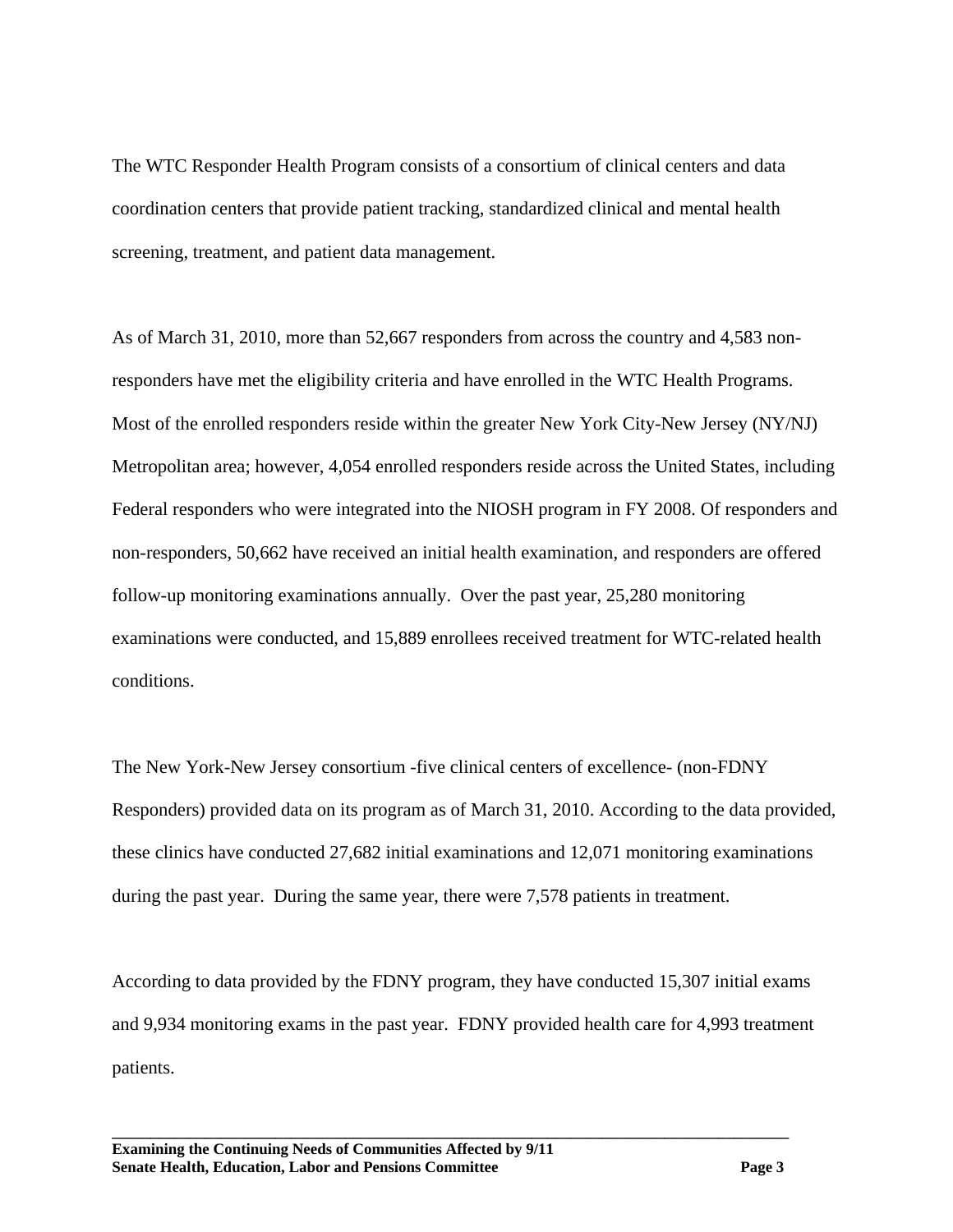In conjunction with these activities, CDC/NIOSH has funded the NYC Police Foundation's Project COPE and the Police Organization Providing Peer Assistance (POPPA) to continue providing mental health services to the police responder population. The availability of treatment for both physical and mental WTC-related health conditions has encouraged more responders to enroll and continue participating in the WTC Responder Health Program, which will enable us to better understand and treat the long-term effects of their WTC exposures.

### *Nationwide Scope*

Many rescue and recovery workers traveled from other states to New York City to participate in the response efforts and following their service, have returned to their states of residency. Initially, these responders were offered monitoring exams through facilities that were subcontracted by Mount Sinai Medical Center.

Responders referred for treatment from these monitoring exams were referred to the philanthropically funded Association of Occupational and Environmental Clinics (AOEC). AOEC was funded by the American Red Cross to ensure the delivery of needed treatment services for the WTC responders located outside the catchment area of the FDNY and NY/NJ Consortium. As the philanthropic funds for treatment were expended, monitoring and treatment services were combined into a national services contract that included the Federal responders. An \$11 million contract was awarded to Logistics Health Incorporated (LHI) on May 31, 2008 to ensure that monitoring and treatment services would continue without interruption. HHS is working to award a new responder contract in early September and will continue to work with its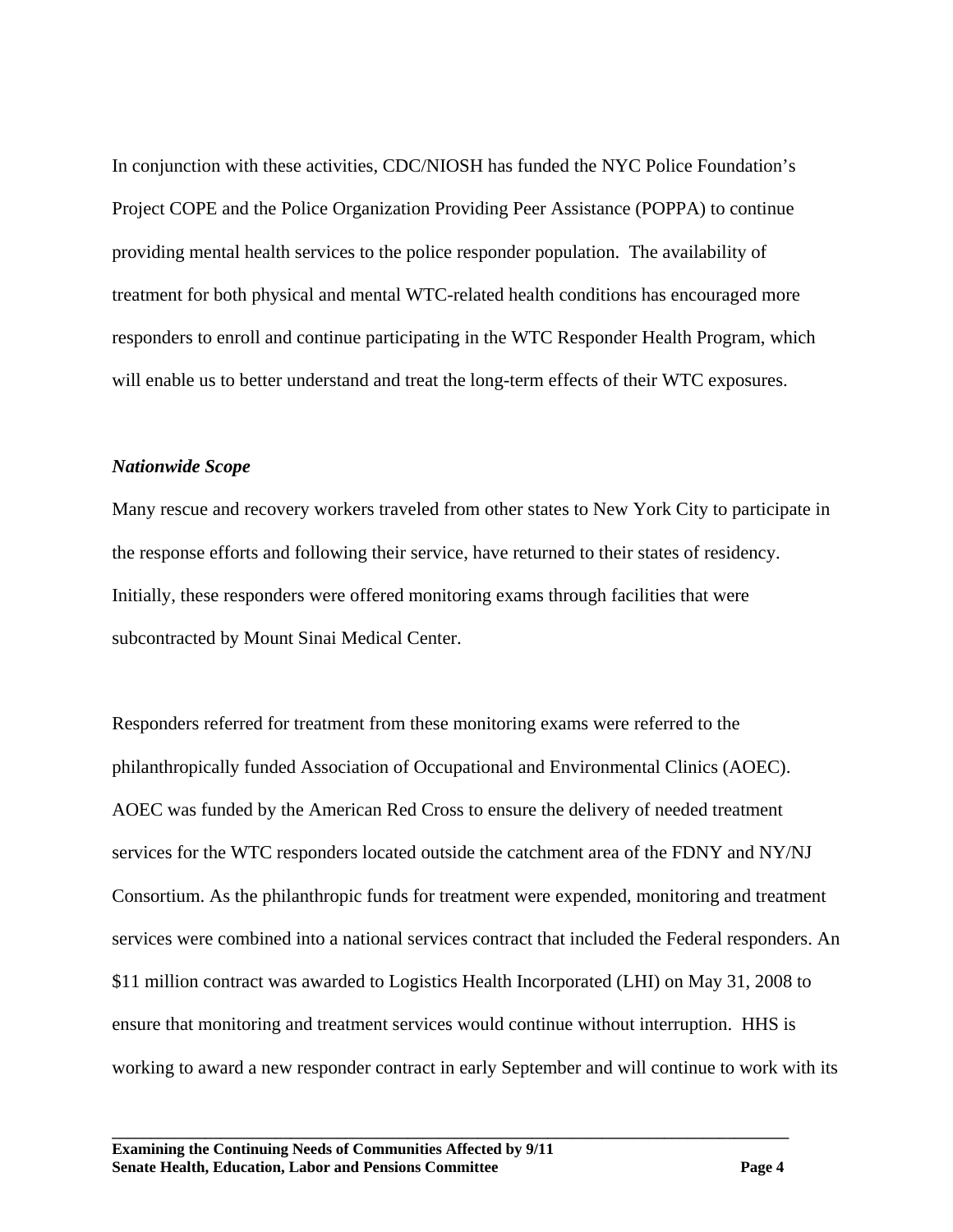partners to ensure that the benefits of all federally-funded programs are available to eligible responders across the nation by ensuring that responders do not face an interruption of services and can easily transition between funded programs. As of March 31, 2010, of the 4,054 responders residing outside the NYC-NJ metropolitan area that have enrolled in the WTC Responder Health Program, 2,067 had completed monitoring exams. These responders, including current and former Federal employees, receive monitoring and treatment services via a national network of clinics.

### *Community Program*

From September 11, 2001 until 2008, HHS/CDC provided health care services solely to WTC responders. However, in the Consolidated Appropriations Act, 2008, Congress appropriated funding "to provide screening and treatment for first response emergency services personnel, residents, students, and others related to the September 11, 2001, terrorist attacks on the World Trade Center*."* As of March 2010, 4,583 non-responders were enrolled in the program; 1,208 received monitoring exams and 2,629 received treatment for WTC-related health conditions.

## *WTC Health Registry*

In addition to the WTC Responder Health Program, CDC/NIOSH maintains the World Trade Center Health Registry (WTCHR). It is the largest post-disaster exposure health registry in U.S. history and follows a diverse cohort of 71,437 directly affected people who performed 9/11 related rescue/recovery work or lived, worked or attended school in the vicinity of lower Manhattan on 9/11/01.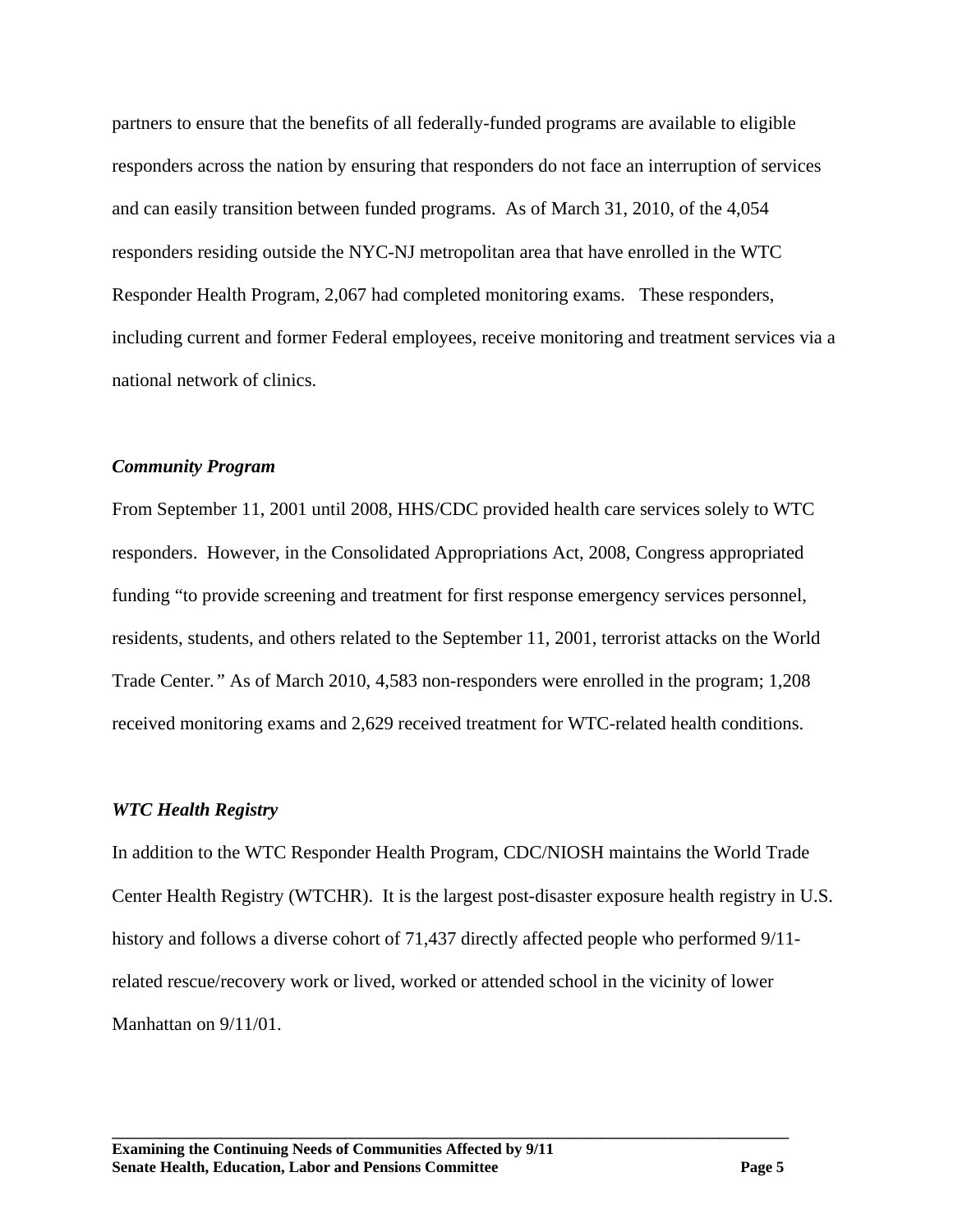The goals of the WTC Health Registry are to identify the long-term physical and mental health effects of the 9/11 WTC disaster; disseminate findings and recommendations to enrollees and others exposed, the public, and the scientific community; share information about 9/11-related resources and services; and inform health care policy and disaster response planning. Specific aims are to: 1) Expand knowledge about the long-term health effects of 9/11 by continuing the WTCHR research program; 2) Conduct community activities to respond to the physical and mental health concerns and specific healthcare needs of enrollees; and 3) Maintain the Registry as a valuable public health resource for future research.

CDC and the Agency for Toxic Substances and Disease Registry (ATSDR) have supported the WTCHR for six years, and over \$20 million have been invested to date. In addition, Registry data are used to identify trends in physical or mental health resulting from the exposure of nearby residents, school children and workers to WTC dust, smoke and debris. Two journal articles published findings on 9/11-related asthma and post-traumatic stress disorder (PTSD) among rescue and recovery workers (*Environmental Health Perspectives*, 8/27/2007; and *American Journal of Psychiatry*, 2007; 164:1385-1394). Newly diagnosed asthma after 9/11 was reported by 926 (3.6%) workers, a rate that is 12 times the norm among adults. Similarly, the overall prevalence of PTSD among rescue and recovery workers enrolled on the WTC Health Registry was 12.4%, a rate four times that of the general U.S. population. By spotting such trends among participants, CDC/NIOSH can provide valuable guidance to alert Registry participants and caregivers on the potential health effects that might be associated with their exposures.

The WTC Health Registry also serves as a resource for future investigations, including epidemiological, population specific, and other research studies, concerning the health